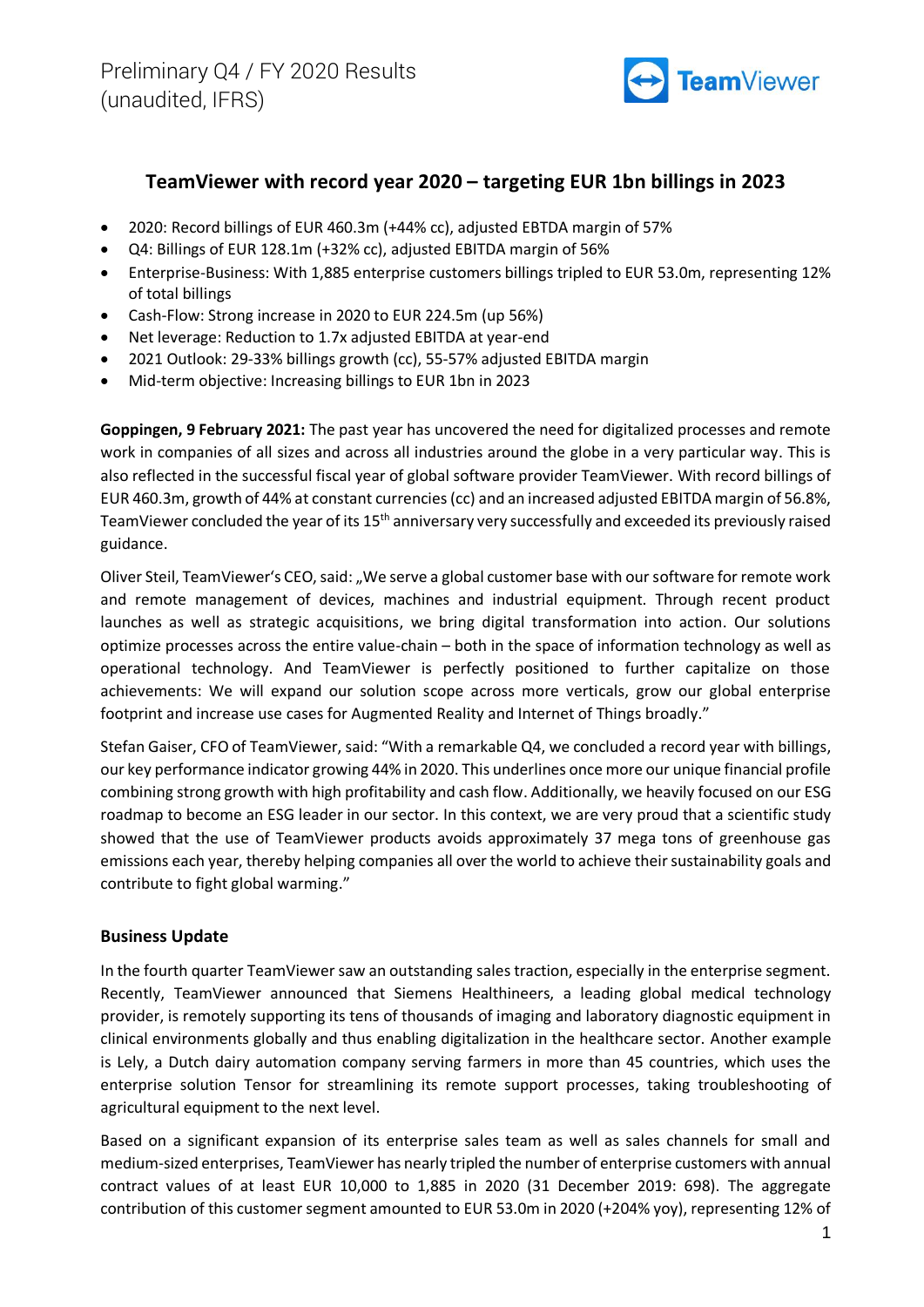

total billings in 2020. The overall subscriber base has grown to 584,000 in 2020 (31 December 2019: 464,000), customer loyalty remained very high and successful up- and cross-sell activities resulted in a net retention rate of 103%.

Moreover, TeamViewer made significant progress in enhancing its entire solutions portfolio. The integration of TeamViewer's Internet of Things (IoT) and Augmented Reality (AR) solutions with the Frontline Suite, brought by the Ubimax acquisition, is running well with successful cross-selling activities in place. TeamViewer's enterprise solution Tensor has seen major updates with the addition of a Mobile Software Development Kit (SDK) and a white-label co-browsing feature of customer engagement software provider Xaleon, both enabling GDPR-compliant digital customer interactions in web sessions or mobile apps. Based on substantial customer interest following the co-browsing integration, TeamViewer acquired Xaleon in late January, expanding its footprint in the space of digital customer journeys. Additionally, TeamViewer has rebranded its online collaboration and video conferencing solution blizz to TeamViewer Meeting and incorporated it for free into the TeamViewer client to make the meeting functionality an integral part of TeamViewer.

TeamViewer was able to realize its strong growth in 2020 thanks to the investments the company made during the last years, especially extending the customer segment coverage with dedicated solutions and expanding geographically. During 2020, TeamViewer continued and accelerated these investments with a focus on R&D and the global sales force. The company employed 1,256 full-time employees (FTE) by yearend – 49% more than a year earlier. This includes 75 FTEs from Ubimax, which has already been merged into the TeamViewer Group in January 2021.

| <b>EUR</b> m                         | <b>FY 2020</b> | <b>FY 2019</b> | Δ yoy | $\Delta$ cc | Q4 2020 | Q4 2019 | Δ yoy | $\Delta$ cc |
|--------------------------------------|----------------|----------------|-------|-------------|---------|---------|-------|-------------|
| <b>Billings</b>                      | 460.3          | 324.9          | 42%   | 44%         | 128.1   | 100.6   | 27%   | 32%         |
| <b>EMEA</b>                          | 246.4          | 174.0          | 42%   | 42%         | 73.5    | 58.0    | 27%   | 28%         |
| <b>AMERICAS</b>                      | 157.7          | 109.8          | 44%   | 50%         | 44.5    | 32.8    | 36%   | 48%         |
| APAC                                 | 56.1           | 41.2           | 36%   | 39%         | 10.2    | 9.9     | 3%    | 6%          |
| Adj. EBITDA                          | 261.4          | 182.1          | 44%   | 49%         | 72.1    | 62.6    | 15%   | 25%         |
| Margin                               | 57%            | 56%            | 1pp   |             | 56%     | 62%     | (6pp) |             |
| Subscribers (thousand) <sup>1)</sup> | 584            | 464            | 26%   |             |         |         |       |             |
| Net Retention Rate <sup>1)</sup>     | 103%           | 102%           | 1pp   |             |         |         |       |             |
| Employees <sup>2</sup>               | 1,256          | 841            | 49%   |             |         |         |       |             |

#### **Summary Figures**

1) LTM, 31 December

2) Full-time equivalents, 31 December

| EUR <sub>m</sub>               | <b>FY 2020</b> | <b>FY 2019</b> | Δ yoy | Q4 2020 | Q4 2019 | Δ yoy  |
|--------------------------------|----------------|----------------|-------|---------|---------|--------|
| <b>Revenue (IFRS)</b>          | 455.6          | 390.2          | 17%   | 121.0   | 106.9   | 13%    |
| <b>EMEA</b>                    | 248.3          | 219.8          | 13%   | 65.1    | 59.5    | 9%     |
| <b>AMERICAS</b>                | 149.1          | 122.9          | 21%   | 40.6    | 34.4    | 18%    |
| APAC                           | 58.2           | 47.6           | 22%   | 15.2    | 13.0    | 17%    |
| <b>Operating Profit (EBIT)</b> | 164.0          | 153.0          | 7%    | 38.3    | 44.7    | $-14%$ |
| Margin                         | 36%            | 39%            | (3pp) | 32%     | 42%     | (10pp) |
| <b>Levered Free Cash Flow</b>  | 165.4          | 77.1           | 115%  | 56.1    | 31.5    | 78%    |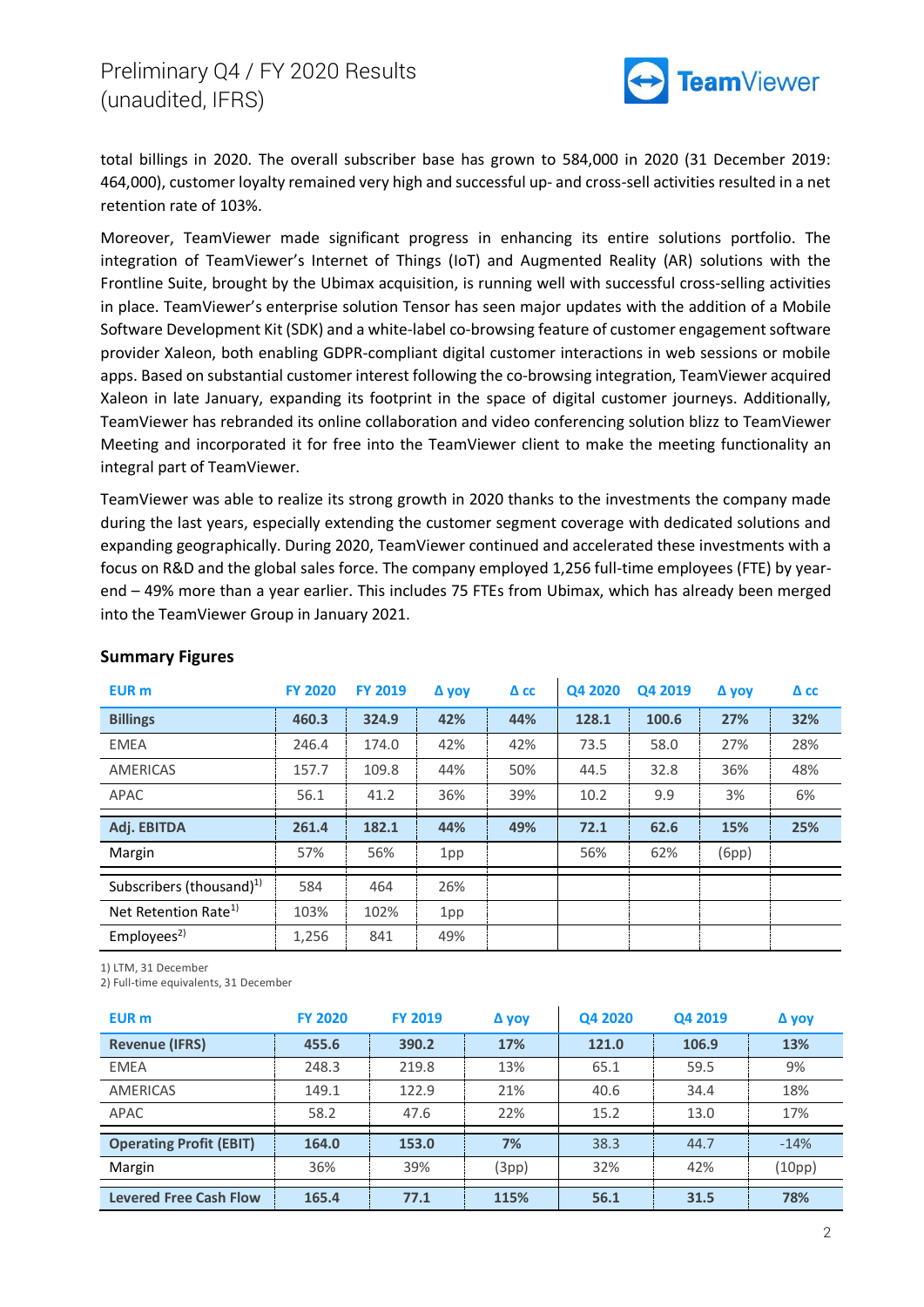

## **Financial Update**

Billings in Q4 2020 were up 27% yoy (+32% cc) at EUR 128.1m (FY 2019: EUR 100.6m) resulting in full-year billings of EUR 460.3m, representing 42% growth yoy (+44% cc). In the fourth quarter the AMERICAS showed the highest growth achieving EUR 44.5m in billings due to continuing strong traction across all customer segments as well as benefitting from converting former private users into paying subscribers. EMEA remained the largest of the three regions with Q4 billings of EUR 73.5m and well-balanced growth across customer segments in TeamViewer's key markets including Germany, UK, France and Italy. The EMEA enterprise business had a particularly strong Q4, closing its strongest quarter ever. APAC continued to experience strong underlying demand resulting in high full-year growth, in particular in Japan (+102% yoy) and India (+60% yoy).

Despite significant investments to drive its global growth initiatives, TeamViewer grew its adjusted EBITDA in 2020 by 44% (+49% cc) to EUR 261.4m (2019: EUR 182.1m) and achieved a slightly expanded adjusted EBITDA margin of 56.8%. In Q4 the adjusted EBITDA was up 15% yoy (+25% cc) at EUR 72.1m (Q4 2019: EUR 62.6m).

Revenue growth has still been affected by the transition to the Software-as-a-Service (SaaS) subscription model, which was completed in 2018. During 2020, significantly less deferred revenue from prior years' perpetual license sales were recognised (2020: EUR 46.3m; 2019: EUR 125.5m). Consequently, revenue of EUR 455.6m in 2020 grew at a lower rate (2019: EUR 390.2m) than billings. Because of this accounting effect billings are a better reflection of the company's growth profile and are therefore TeamViewer's primary performance indicator. In addition to lower deferred revenue releases, operating profit (EBIT) was also impacted by IFRS 2 accounting for higher non-cash expenses predominantly related to share-based compensation of the former Ubimax management and the employee incentive plan which was set up and is fully financed by Permira.

TeamViewer's high operating profitability translated into strong net cash from operating activities of EUR 64.2m in the fourth quarter (Q4 2019: EUR 59.9m) and EUR 224.5m for the full year, up 56% compared to EUR 143.6m in 2019. Capital expenditure in 2020 of EUR 26.2m (2019: EUR 16.6m) mainly related to oneoff investments in the company's new headquarter and the roll-out of a new ERP system. This amount, however, was overcompensated by substantially lower bank debt interest payable in 2020. During the fourth quarter, TeamViewer used available cash to repay a portion of its term loans resulting in a total repayment of EUR 100.6m during 2020. At the same time, cash and cash equivalents increased to EUR 83.5m in the fourth quarter (30 September 2020: 53.0m) and the company's net leverage further decreased to 1.7 times of adjusted EBITDA (30 September 2020: 2.0x).

## **2021 Outlook**

Building on a very strong development in 2020 TeamViewer expects to keep its growth momentum in 2021 supported by global megatrends around digitalization, connectivity and sustainability.

The company expects constant currency billings growth of 29% to 33% in 2021 including the contributions from recent acquisitions. Due to exchange rate headwinds, primarily related to the weaker US Dollar, reported billings are expected in a range between EUR 585m and EUR 605m (2020: 460.3m) with quarterly growth rates between 20% and 40% (yoy). This assumes a US Dollar exchange rate of 1.20 per EUR and broadly stable other currencies. Full year revenue is expected to be in a range between EUR 525m and EUR 540m (2020: EUR 455.6m). From 2022, revenue growth is projected to be in line with billings growth. In terms of operating profitability, the company expects an adjusted EBITDA margin of 55% to 57%.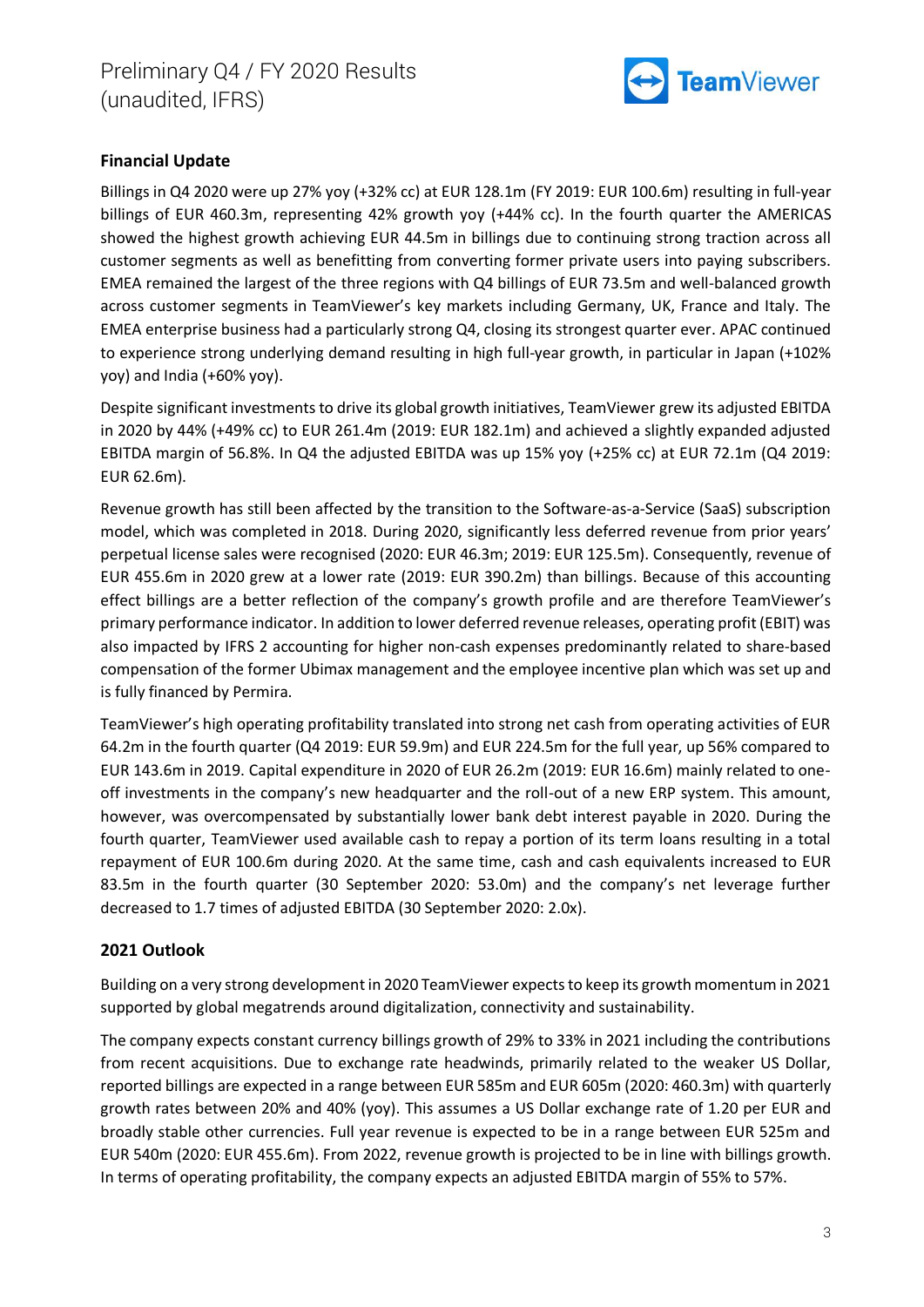

## **Mid-Term Objective**

Based on TeamViewer's successful development, the company is strategically best positioned to further grow across all customer segments. For example, by developing further industry-specific solutions and addressing additional buyer groups in various line functions of the enterprise. Thus, TeamViewer solutions can support the digital transformation along the entire value chain, which significantly increases TeamViewer's total addressable market. With its existing and comprehensive growth initiatives, as well as through additional products and selected smaller acquisitions, TeamViewer expects billings to increase to EUR 1bn by 2023.

### **Conference Call and Webcast Details**

Oliver Steil (CEO) and Stefan Gaiser (CFO) will speak at an analyst and investor conference call at 9:00 CET on 9 February 2021 to discuss the results. The audio webcast can be followed via www.webcasteqs.com/teamviewer20210209. A replay will be available on the Investor Relations website under ir.teamviewer.com. The accompanying presentation can be also be downloaded there.

#### ###

#### **About TeamViewer**

TeamViewer is a leading global technology company that provides a connectivity platform to remotely access, control, manage, monitor, and repair devices of any kind – from laptops and mobile phones to industrial machines and robots. Although TeamViewer is free of charge for private use, it has more than 550,000 subscribers and enables companies of all sizes and from all industries to digitalize their businesscritical processes through seamless connectivity. Against the backdrop of global megatrends like device proliferation, automation and new work, TeamViewer proactively shapes digital transformation and continuously innovates in the fields of Augmented Reality, Internet of Things or Artificial Intelligence. Since the company's foundation in 2005, TeamViewer's software has been installed on more than 2.5 billion devices around the world. The company is headquartered in Goppingen, Germany, and employs more than 1,200 people globally. In 2020, TeamViewer achieved billings of EUR 460m. TeamViewer AG (TMV) is listed at Frankfurt Stock Exchange and belongs to the MDAX. Further information can be found at [www.teamviewer.com.](http://www.teamviewer.com/)

#### **Contact**

**Press Contact TeamViewer Martina Dier** Director, Communications Phone: +49 (0)7161 97200 10 E-Mail: [press@teamviewer.com](mailto:press@teamviewer.com) **Investor Relations Contact TeamViewer Carsten Keller** Head of Investor Relations and Capital Markets Phone: +49 (0)151 1941 7780 E-Mail: [ir@teamviewer.com](mailto:ir@teamviewer.com)

Goppingen, 9 February 2021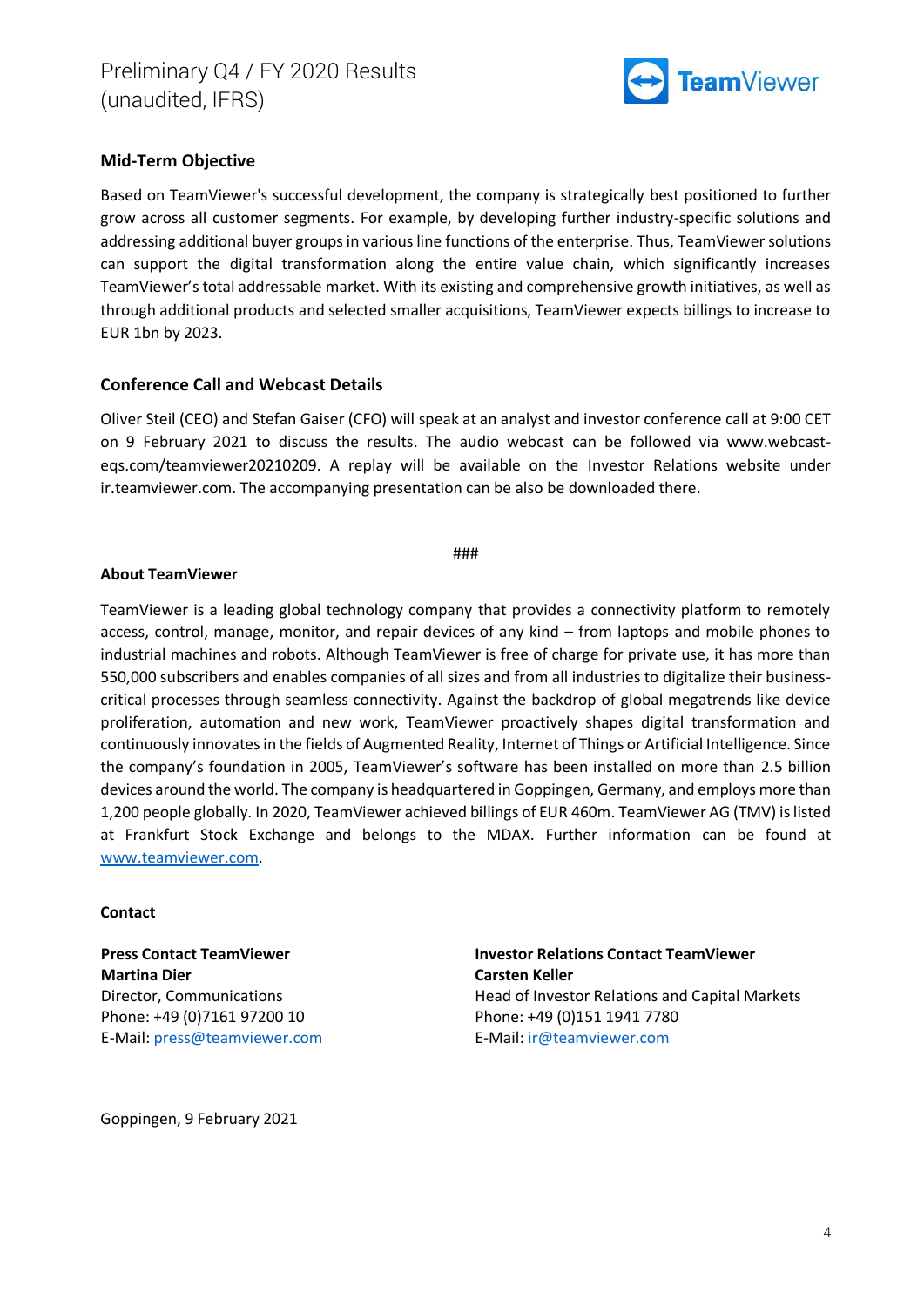

## **Financial Calendar**

| Annual Report 2020                      | 25 March 2021   |
|-----------------------------------------|-----------------|
| Q1 2021 Results                         | 4 May 2021      |
| <b>Annual General Meeting</b>           | 15 June 2021    |
| Q2 2021 Results / Half-Year Report 2021 | 3 August 2021   |
| Q3 2021 Results                         | 9 November 2021 |

#### **IMPORTANT NOTICE**

Certain statements in this communication may constitute forward looking statements. These statements are based on assumptions that are believed to be reasonable at the time they are made, and are subject to significant risks and uncertainties, including, but not limited to, those risks and uncertainties described in TeamViewer's disclosures. You should not rely on these forward-looking statements as predictions of future events and we undertake no obligation to update or revise these statements. Our actual results may differ materially and adversely from any forward-looking statements discussed in these statements due to several factors, including without limitation, risks from macroeconomic developments, external fraud, lack of innovation capabilities, inadequate data security and changes in competition levels. All stated figures are unaudited.

#### **Alternative performance measures (APMs)**

This document contains certain alternative performance measures (collectively, "*APMs"*) including billings and Adjusted EBITDA that are not required by, or presented in accordance with, IFRS, German GAAP or any other generally accepted accounting principles. TeamViewer presents APMs because they are used by management in monitoring, evaluating and managing its business and management believes these measures provide an enhanced understanding of TeamViewer's underlying results and related trends. The definitions of the APMs may not be comparable to other similarly titled measures of other companies and have limitations as analytical tools and should, therefore, not be considered in isolation or as a substitute for analysis of TeamViewer's operating results as reported under IFRS or German GAAP. APMs such as billings and Adjusted EBITDA are not measurements of TeamViewer's performance or liquidity under IFRS or German GAAP and should not be considered as alternatives to results for the period or any other performance measures derived in accordance with IFRS, German GAAP or any other generally accepted accounting principles or as alternatives to cash flow from operating, investing or financing activities.

TeamViewer has defined each of the following APMs as follows:

"Billings" represent the (net) value of goods and services invoiced to customers in a given period whose realization is probable – it is defined as revenue adjusted for change in deferred revenue P&L-effective; "Adjusted EBITDA" means EBITDA, adjusted for P&L-effective changes in deferred revenue as well as for certain special items relating to share based compensations and other material items that are not reflective of the operating performance of the business;

"Adjusted EBITDA margin" means Adjusted EBITDA as a percentage of billings.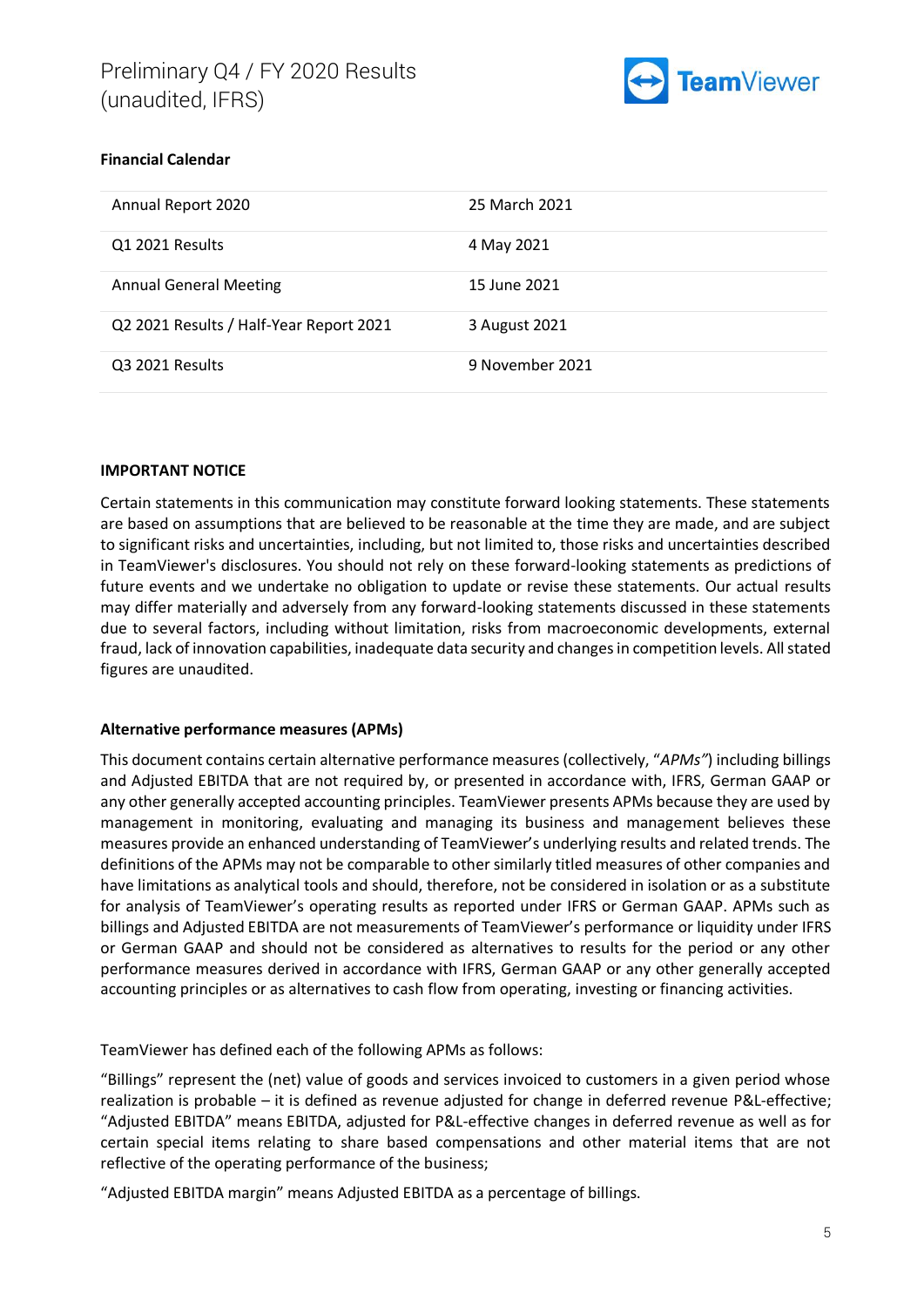

#### **Operational metrics and other financial measures for information purposes**

This document also includes further certain operational metrics, such as Net Retention Rate, and additional financial measures that are not required by, or presented in accordance with IFRS, German GAAP or any other generally accepted accounting principles (collectively, "other financial measures"). TeamViewer presents these operational metrics and other financial measures for information purposes and because they are used by the management for monitoring, evaluating and managing its business. The definitions of these operational metrics and other financial metrics may not be comparable to other similarly titled measures of other companies and have limitations as analytical tools and should, therefore, not be considered in isolation or as a substitute for analysis of TeamViewer's operating results, performance or liquidity as reported under IFRS or German GAAP.

TeamViewer has defined these operational metrics and other financial measures for information purposes as follows:

"Net retention rate" means annual recurring billings of existing subscription customers during the period considered less gross value churn plus billings from upselling and cross-selling, including foreign exchange effects and expiring discounts, as a percentage of annual recurring billings in the previous period;

"Levered free cash flow" (FCFE) means net cash from operating activities less capital expenditure for property, plant and equipment and intangible assets (excl. M&A), payments for the capital element of lease liabilities and interest paid for borrowings and lease liabilities; and

"Net leverage" means the ratio of net financial debt (sum of interest-bearing loans and borrowings, current and non-current, less cash and cash equivalents) to Adjusted EBITDA.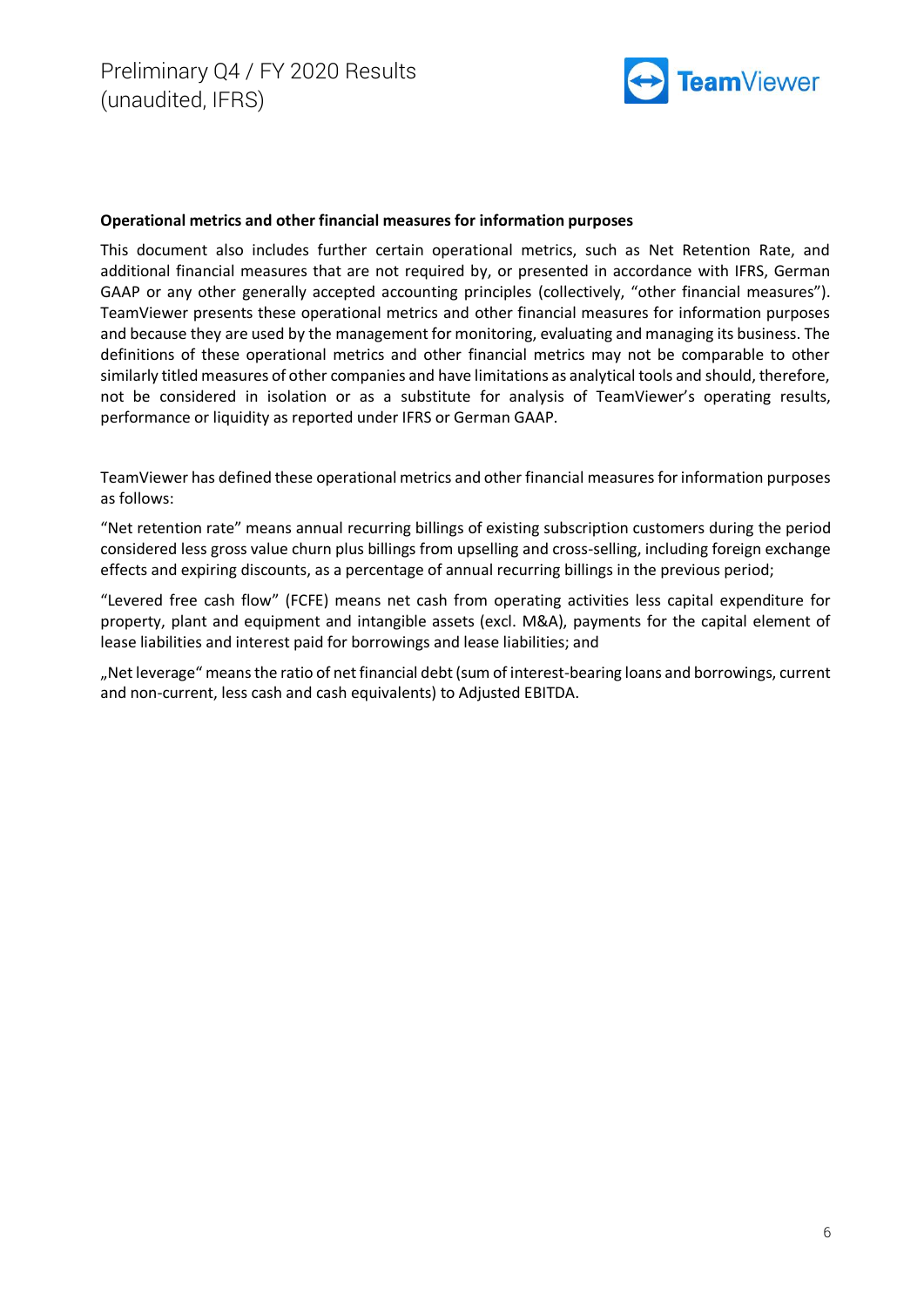

## **Consolidated Profit & Loss Statement**

| in thousands of Euro                 | Q4 2020   | Q4 2019   | <b>FY 2020</b> | <b>FY 2019</b> |
|--------------------------------------|-----------|-----------|----------------|----------------|
| Revenue                              | 120,971   | 106,934   | 455,614        | 390,191        |
| Cost of sales                        | (17, 465) | (13, 810) | (64, 102)      | (50, 228)      |
| <b>Gross profit</b>                  | 103,506   | 93,124    | 391,512        | 339,963        |
| Other income                         | 3,231     | (8, 132)  | 5,256          | 7,723          |
| Research and development             | (15, 439) | (11, 136) | (46, 627)      | (37, 934)      |
| Sales                                | (25,096)  | (18,048)  | (77, 707)      | (52, 731)      |
| Marketing                            | (11, 241) | (12, 227) | (38, 459)      | (29, 571)      |
| General and administrative           | (12, 604) | 5,377     | (54, 939)      | (58, 445)      |
| Other expenses                       | (185)     | 10        | (415)          | (468)          |
| Bad debt expenses                    | (3,825)   | (4, 239)  | (14, 576)      | (15, 489)      |
| <b>Operating profit</b>              | 38,346    | 44,728    | 164,045        | 153,048        |
| Unrealised foreign exchange gains/   |           |           |                |                |
| (losses)                             | 12,665    | 9,117     | 27,861         | 7,770          |
| Realised foreign exchange gains/     |           |           |                |                |
| (losses)                             | (244)     | (643)     | (1,586)        | (20, 721)      |
| Finance income                       | 50        | 112       | 2,953          | 38,936         |
| Finance cost                         | (4, 561)  | (7, 242)  | (22, 887)      | (83, 891)      |
| <b>Profit before taxation</b>        | 46,255    | 46,072    | 170,385        | 95,142         |
| Tax income/(expenses)                | (17, 316) | (1, 548)  | (67, 358)      | 8,717          |
| Profit/(loss) for the period         | 28,939    | 44,524    | 103,027        | 103,859        |
| Other comprehensive income for       |           |           |                |                |
| the period                           |           |           |                |                |
| Items that may be reclassified to    |           |           |                |                |
| profit or loss in subsequent periods | (756)     | (340)     | (1,484)        | 202            |
| Hedge reserve, gross                 | 15        | 6         | (61)           | 14             |
| Exchange differences on              |           |           |                |                |
| translation of foreign operations    | (771)     | (346)     | (1, 424)       | 188            |
| <b>Total comprehensive income</b>    |           |           |                |                |
| for the period                       | 28,184    | 44,184    | 101,543        | 104,061        |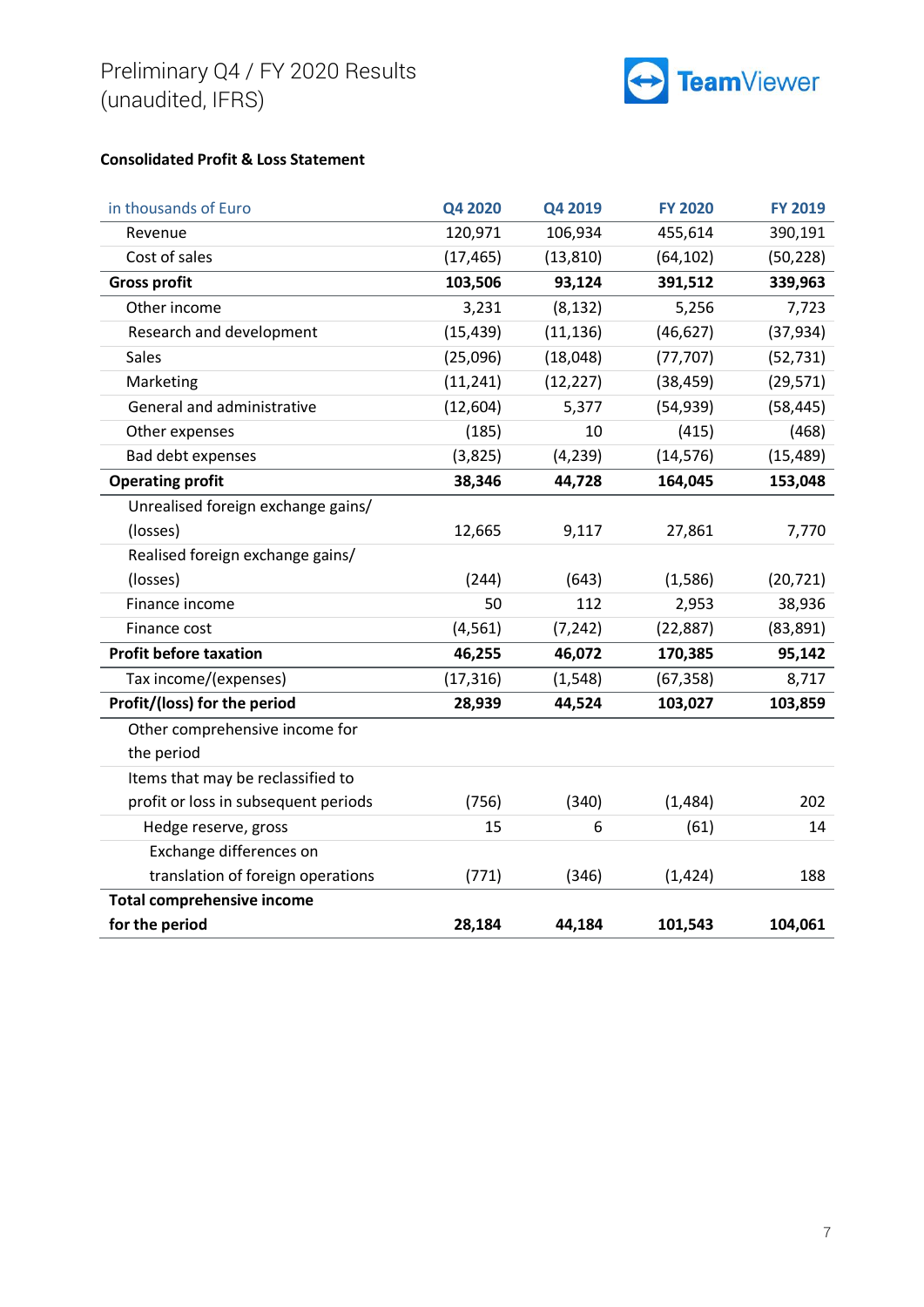

## **Consolidated Balance Sheet**

| in thousands of Euro            | <b>31 December 2020</b> | <b>31 December 2019</b> |
|---------------------------------|-------------------------|-------------------------|
| <b>Non-current assets</b>       |                         |                         |
| Goodwill                        | 646,793                 | 590,445                 |
| Intangible assets               | 255,330                 | 235,831                 |
| Property, plant and equipment   | 40,469                  | 26,480                  |
| <b>Financial assets</b>         | 4,516                   | 4,424                   |
| Other assets                    | 857                     | 1,740                   |
| Deferred tax assets             | 159                     | 6,266                   |
| <b>Total non-current assets</b> | 948,124                 | 865,187                 |
| <b>Current assets</b>           |                         |                         |
| Trade receivables               | 19,667                  | 11,756                  |
| Other assets                    | 7,594                   | 5,856                   |
| Tax assets                      | 52                      | 4,972                   |
| <b>Financial assets</b>         | 4,456                   | 0                       |
| Cash and cash equivalents       | 83,531                  | 71,153                  |
| <b>Total current assets</b>     | 115,301                 | 93,737                  |
| <b>Total assets</b>             | 1,063,425               | 958,924                 |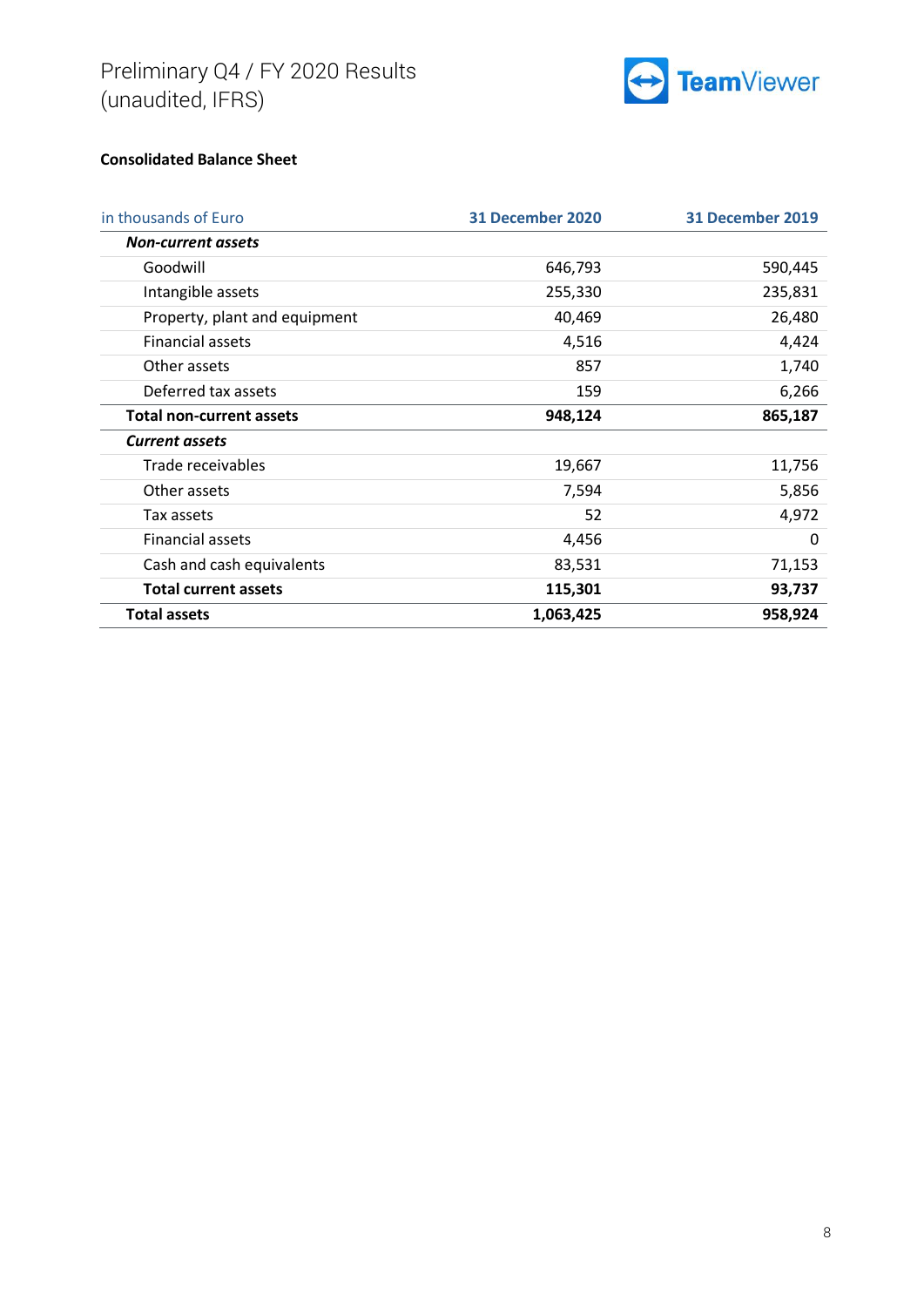

# **Consolidated Balance Sheet (continued)**

| in thousands of Euro                       | <b>31 December 2020</b> | <b>31 December 2019</b> |
|--------------------------------------------|-------------------------|-------------------------|
| <b>Equity</b>                              |                         |                         |
| Issued capital                             | 201,071                 | 200,000                 |
| Capital reserve                            | 366,898                 | 320,661                 |
| (Accumulated losses)/retained earnings     | (326, 854)              | (429, 881)              |
| Hedge reserve                              | (61)                    | 0                       |
| Foreign currency translation reserve       | (343)                   | 1,081                   |
| Total equity attributable to owners of the |                         |                         |
| parent                                     | 240,711                 | 91,861                  |
| <b>Non-current liabilities</b>             |                         |                         |
| Provisions                                 | 433                     | 235                     |
| <b>Financial liabilities</b>               | 440,153                 | 582,538                 |
| Deferred revenue                           | 361                     | 2,572                   |
| Deferred and other liabilities             | 1,614                   | 0                       |
| Other financial liabilities                | 0                       | 0                       |
| Deferred tax liabilities                   | 29,186                  | 308                     |
| <b>Total non-current liabilities</b>       | 471,747                 | 585,652                 |
| <b>Current liabilities</b>                 |                         |                         |
| Provisions                                 | 2,225                   | 3,284                   |
| <b>Financial liabilities</b>               | 82,099                  | 34,260                  |
| Trade payables                             | 8,304                   | 9,069                   |
| Deferred revenue                           | 214,811                 | 210,250                 |
| Deferred and other liabilities             | 39,120                  | 17,793                  |
| Other financial liabilities                | 29                      | 6,642                   |
| <b>Tax liabilities</b>                     | 4,378                   | 114                     |
| <b>Total current liabilities</b>           | 350,966                 | 281,411                 |
| <b>Total liabilities</b>                   | 822,714                 | 867,063                 |
| <b>Total equity and liabilities</b>        | 1,063,425               | 958,924                 |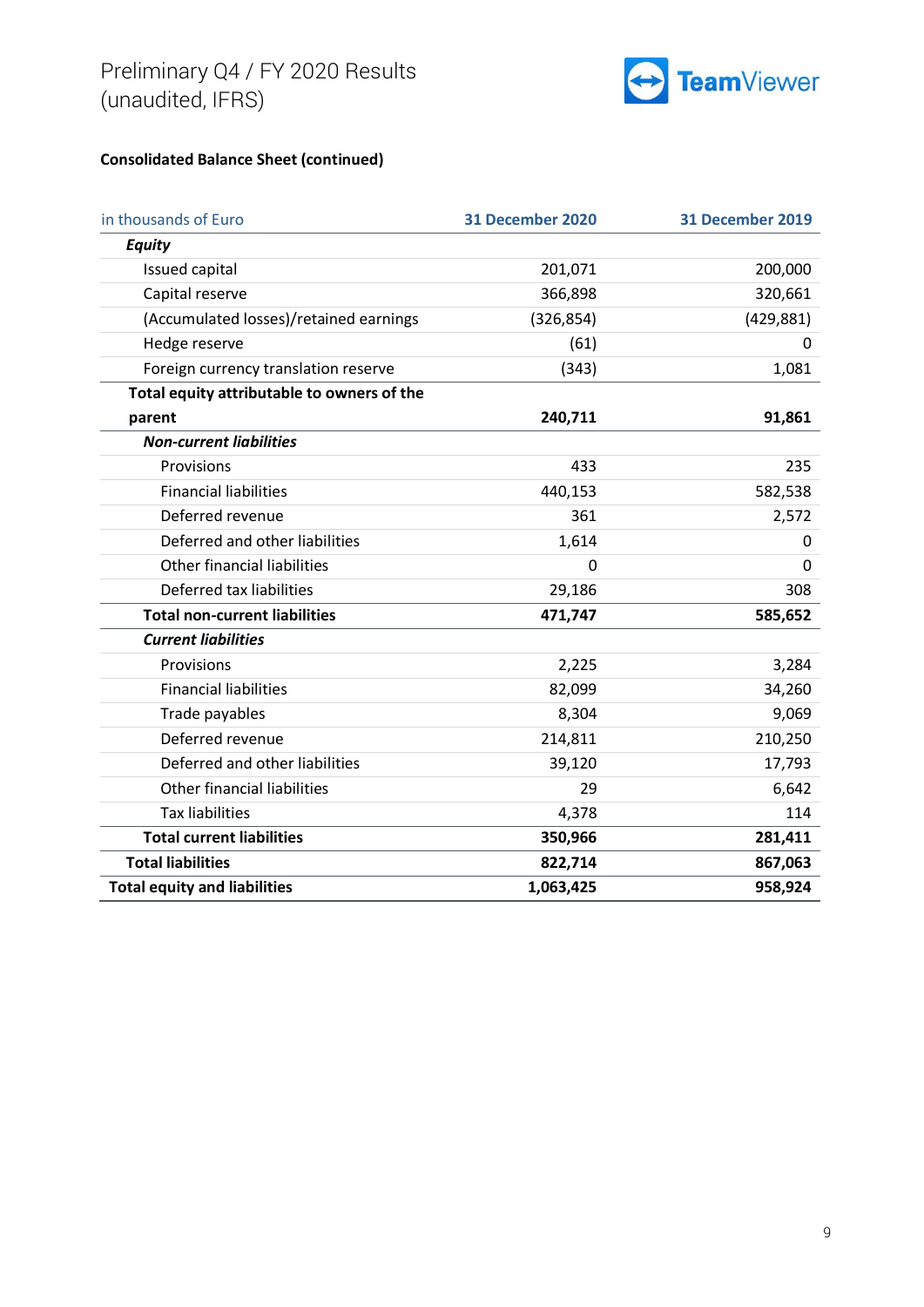

#### **Consolidated Cash Flow Statement**

| in thousands of Euro                        | Q4 2020     | Q4 2019   | <b>FY 2020</b> | <b>FY 2019</b> |
|---------------------------------------------|-------------|-----------|----------------|----------------|
| <b>Cash flows from operating activities</b> |             |           |                |                |
| Profit before taxation                      | 46,255      | 46,072    | 170,385        | 95,142         |
| Depreciation, amortisation and              |             |           |                |                |
| impairment of non-current assets            | 11,455      | 9,346     | 41,096         | 36,442         |
| (Gain)/loss from the sale of property,      |             |           |                |                |
| plant and equipment                         | (285)       | 13        | (278)          | (5)            |
| Increase/(decrease) in provisions           | 890         | 1,501     | 753            | 2,170          |
| Non-operational foreign exchange (gains)/   |             |           |                |                |
| losses                                      | (13, 199)   | (9,450)   | (30, 541)      | 10,869         |
| Expenses for share-based compensation -     |             |           |                |                |
| equity settled                              | 14,115      | 9,742     | 47,308         | 36,830         |
| Net financial result                        | 4,511       | 7,130     | 19,935         | 44,955         |
| Change in deferred revenue                  | 7,349       | (6, 564)  | 2,233          | (67, 814)      |
| Changes in other net working capital and    |             |           |                |                |
| other                                       | 1,799       | 4,766     | 7,063          | 2,899          |
| Income tax paid                             | (8, 711)    | (2, 633)  | (33, 417)      | (17, 879)      |
| Net cash from operating activities          | 64,179      | 59,923    | 224,536        | 143,610        |
| Cash flows from investing activities        |             |           |                |                |
| Capital expenditure for property, plant     |             |           |                |                |
| and equipment and intangible assets         | (3, 387)    | (8, 789)  | (26, 168)      | (16, 551)      |
| Proceeds from the sale of property, plant   |             |           |                |                |
| and equipment                               | 0           | (18)      | 23             | $\mathbf 0$    |
| Payments for the acquisition of non-        |             |           |                |                |
| current financial assets                    | 0           | (4, 326)  | (51)           | (4, 326)       |
| Acquisition of subsidiaries                 | $\mathbf 0$ | 0         | (84,053)       | 0              |
| Net cash used in investing activities       | (3, 387)    | (13, 134) | (110, 249)     | (20, 877)      |